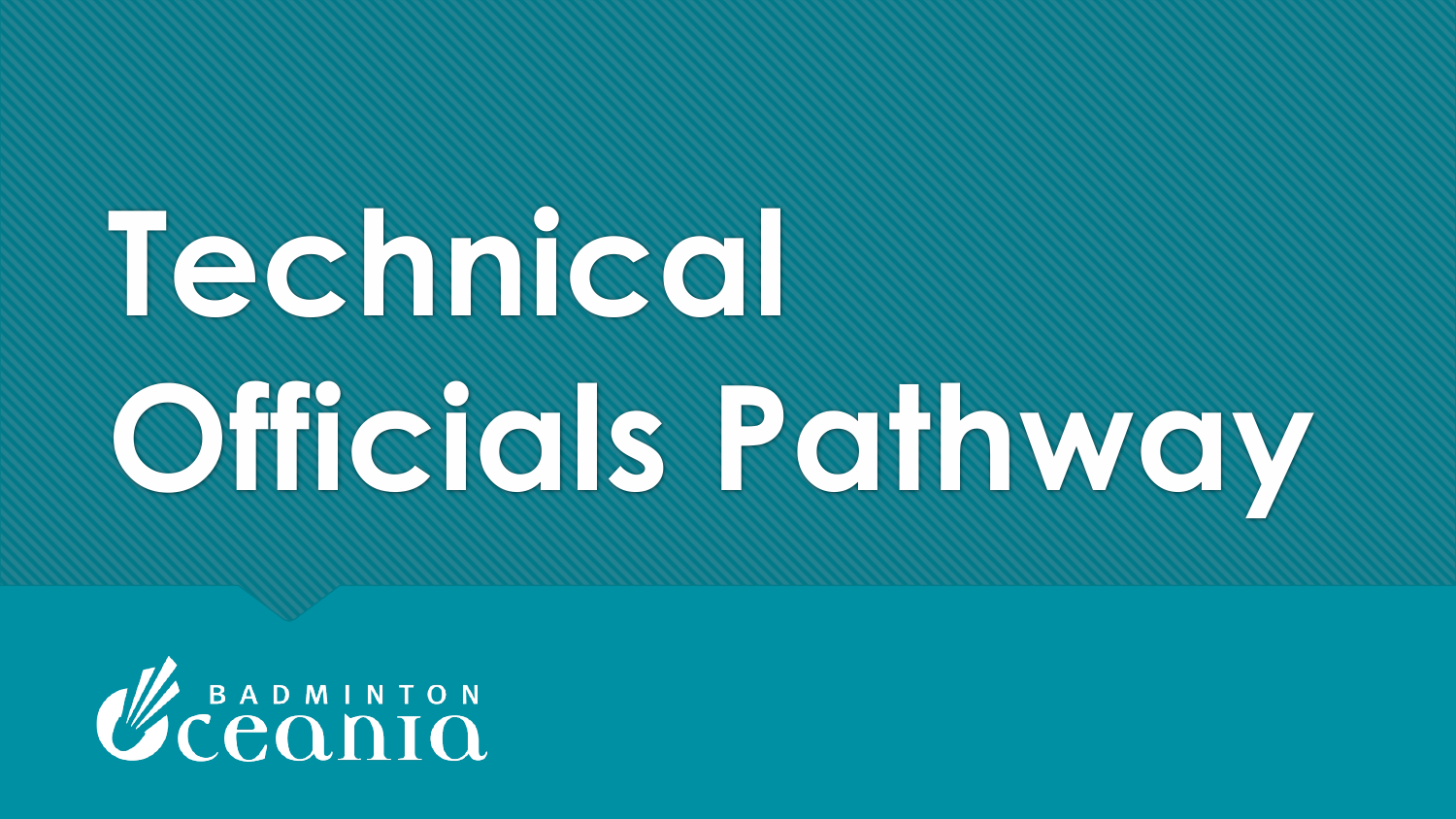## **Line Judge**

#### National/Pacific

#### •**Accredited**

- •Basic Exam
- •Practical Assessment
- •Minimum 1 year at this level

#### •**Certificated**

- •Practical Assessment
- Minimum 1 year at this level

#### Oceania

#### •**One level**

- •Practical Assessment
- •Must be a qualified National / Pacific level Umpire
- •Nominated by Member Association to Badminton **Oceania**
- •Nominees must have a National/Pacific Line Judge qualification and have been active in the previous 12 months

BWF

#### •**One level**

- •Four year term maximum 2 terms
- •Nominated by Member Association to Badminton Oceania
- •Must be a qualified Oceania Line Judge
- •Minimum 5 years International experience as a Line Judge
- •Minimum National/Pacific Accredited level umpire

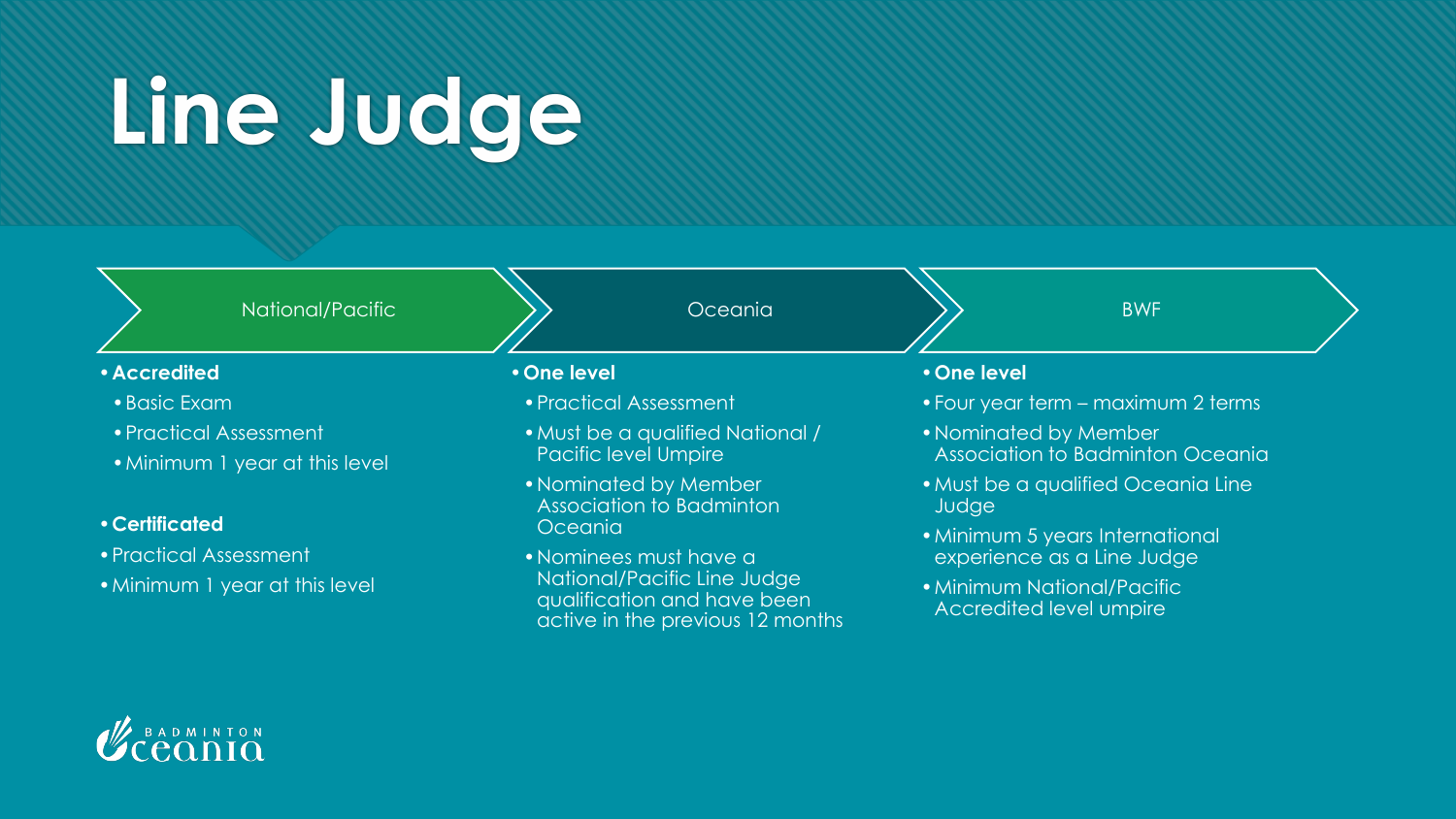### **Umpire**

| National/Pacific' |
|-------------------|
|-------------------|

- **Accredited**
	- Theory course and exam
	- Practical assessment
	- Minimum 2 years

#### • **Certificated**

- Theory exam
- Practical assessment
- Minimum 2 years<br> *Uceania*
- **Accredited**
- Theory Exam
- Practical Assessment

Oceania

- Minimum 2 years
- **Certificated**
	- Practical Assessment
	- Minimum 2 years

#### • **One level**

• Recommended for assessment by Badminton Oceania and BWF assessor

BWF

- Minimum 2 years at Oceania Certificated Level
- Overseas experience outside of Oceania region